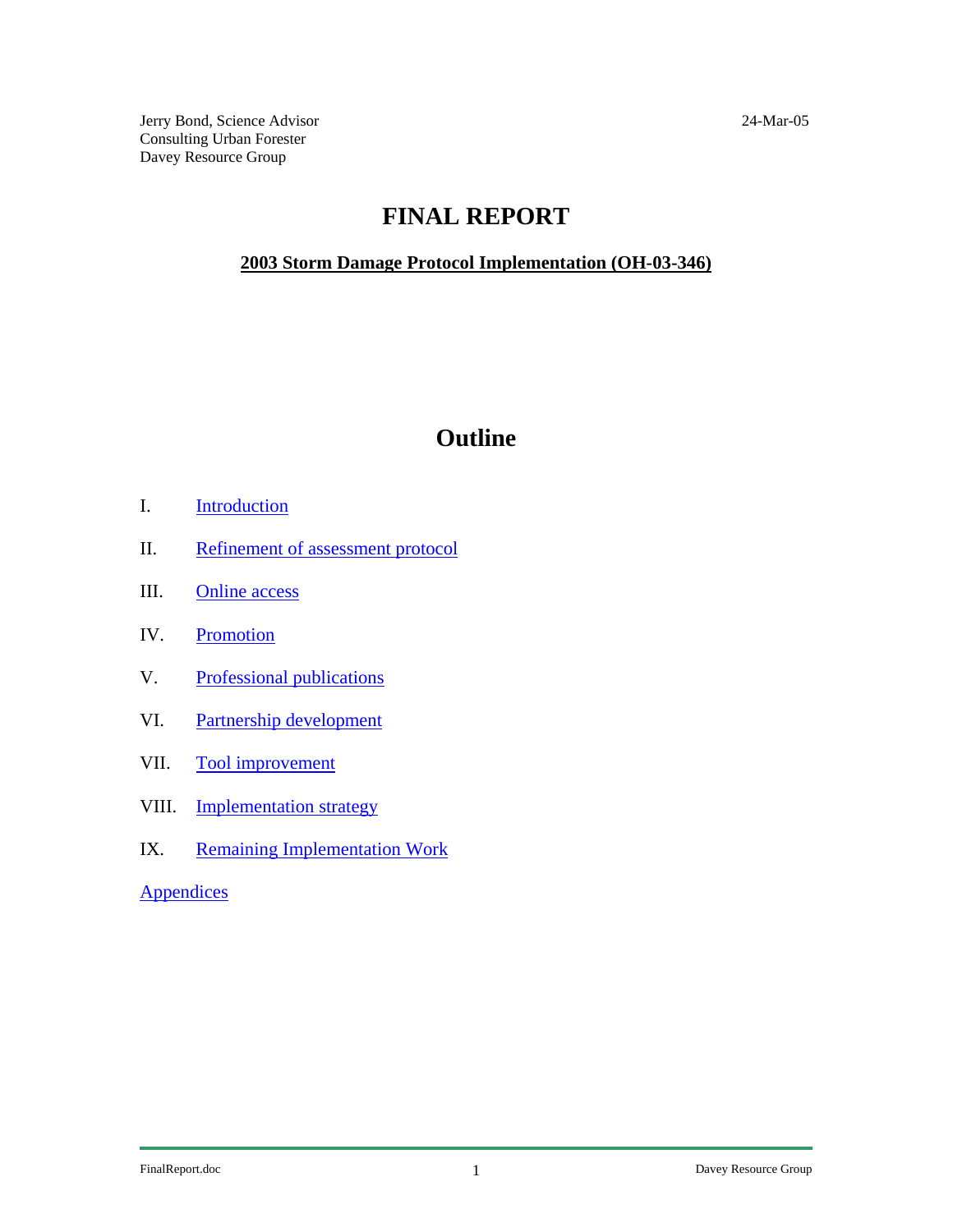# **I. Introduction**

#### <span id="page-1-0"></span>**A. Background**

The 2003 Storm Damage Assessment Protocol is based on work first conceived and carried out in 1997 by Dave Bloniarz and Dennis Ryan at the Forest Service's Northeast Center for Urban & Community Forestry and the University of Massachusetts, respectively. Chris J. Luley and Jerry Bond with the Davey Resource Group then expanded that work under a grant from the Northeast Center that led to the publication of a method and tools to make a scientifically valid estimate of tree damage and associated costs. These products are now available on the web at [http://www.umass.edu/urbantree/icestorm/pages/assess1.html.](http://www.umass.edu/urbantree/icestorm/pages/assess1.html)

Interest in this protocol has been high whenever presented. Particularly intriguing was the reaction of members of the Society of Municipal Arborists at their annual conference in 2002, where some municipal arborists (for example, Ithaca NY and Yonkers NY) contacted the Davey presenter afterwards and proceeded with his help to set up damage assessment methodology in their own communities.

In 2003, the improvement and implementation of the Storm Damage Assessment Protocol that had been recommended at the close of Davey's original work became possible through another grant from the Forest Service (OH-03-346). This Final Report reviews the accomplishments of that grant work.

#### **B. Deliverables**

The following deliverables were outlined in the grant proposal:

- 1. Refinement of assessment protocol
	- a. Revision of debris numbers
	- b. Investigation of the potential of including species factor in debris estimation
	- c. Development of GIS-based sampling method
	- d. Investigation of critical sample size requirement for debris assessment
- 2. Launch of online Resource Center
- 3. Development of informational materials
	- a. "HOW TO" brochure (5-8 pages), delivered as electronic file for Forest Service posting and distribution
	- b. Creation of a PowerPoint<sup>®</sup> presentation to be posted on the Resource Center website by Forest Service
- 4. Authorship of a journal article for target audience
	- a. *City Streets*
	- b. *Journal of Arboriculture*
- 5. Investigate means to expand partnerships for implementation
	- a. FEMA (DC office), as well as Regions 1 and 2
	- b. USDA Forest Service Regional Centers
	- c. State UCF Coordinators
- 6. Development of PDA data collection freeware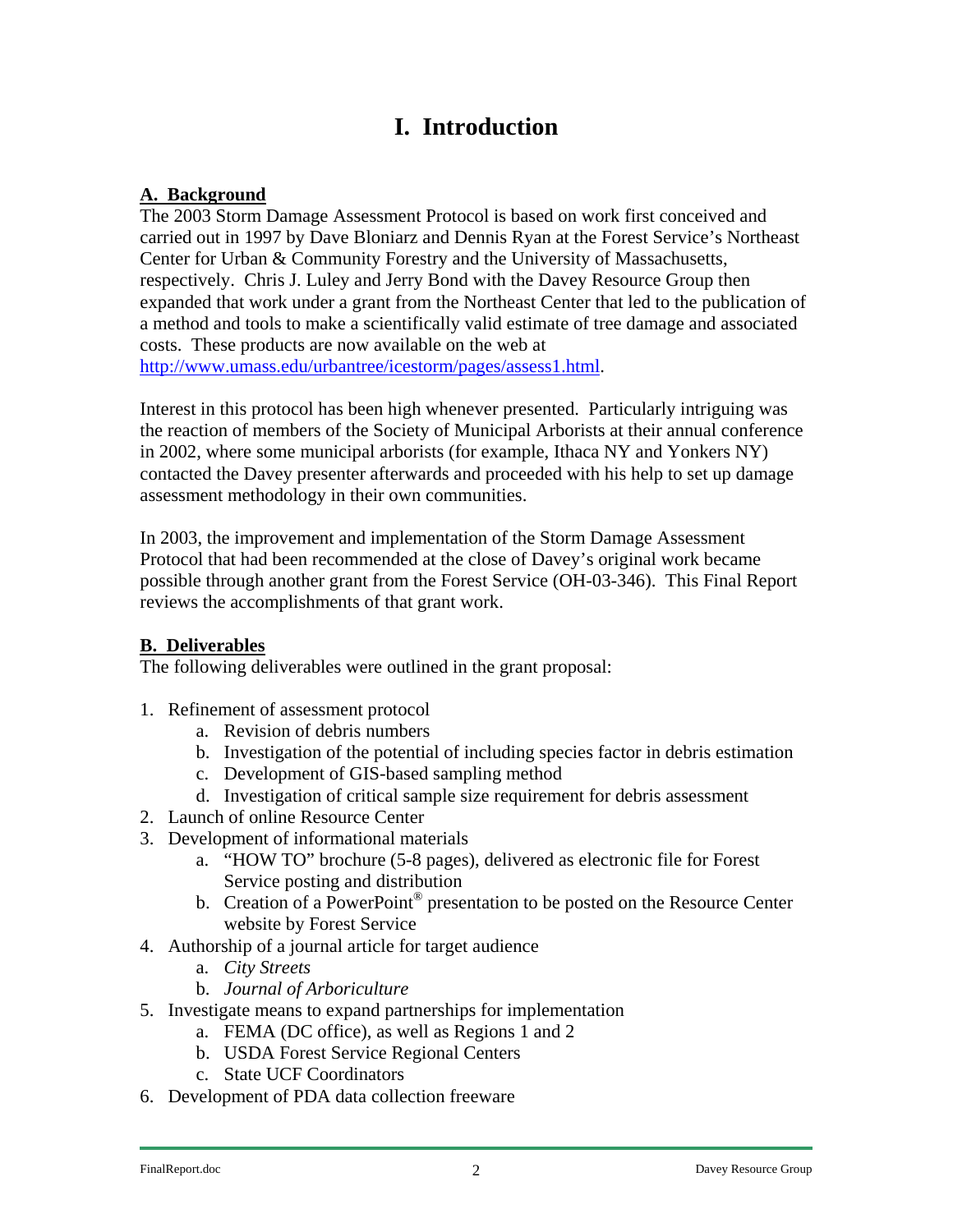- a. New application for Pocket  $PC^{\circledR}$  OS
- b. Revised application for Palm® OS
- c. Revision of Excel-based Damage Estimate Template
- d. Revision of paper forms.
- 7. Design of a strategic marketing, implementation and distribution plan
	- a. 15-25 pp long
	- b. 5 hard copies plus electronic copy provided to Forest Service

In a subsequent discussion with Dave Bloniarz, then Project Director of the Northeast Center for Urban & Community Forestry and project overseer, the seventh deliverable was altered:

"As we noted on the call [conference call including John Parry, Dave Bloniarz, and Jerry Bond, 10/13/2004], it seems most logical to focus the remaining framework of the grant on FEMA cooperation and to develop an 'executive summary' style marketing plan, that eventually could form the foundation of a more extensive plan for national distribution. As we discussed, I am comfortable if a shorter 3-4 page marketing plan is substituted for a more complex plan that would probably be slightly premature at this early date in the distribution process. I feel that the cost/benefit of a 20 page marketing plan can be offset by increased communication with FEMA and the states. Therefore, as we revise the deliverables for the project, please feel free to scale back the Marketing Plan to a level that provides direction and vision, but does not need to examine the minute details that will most likely change as further discussion with FEMA and the states takes place." (Email communication, 10/13/2004)

Furthermore, a 90-day extension was requested and granted by email in order to complete the regional meetings with potential partners and users. This extension adjusted the grant deadline to March 31, 2005.

The accomplishment of these deliverables is discussed in the following sections, following their presentation in the original grant proposal.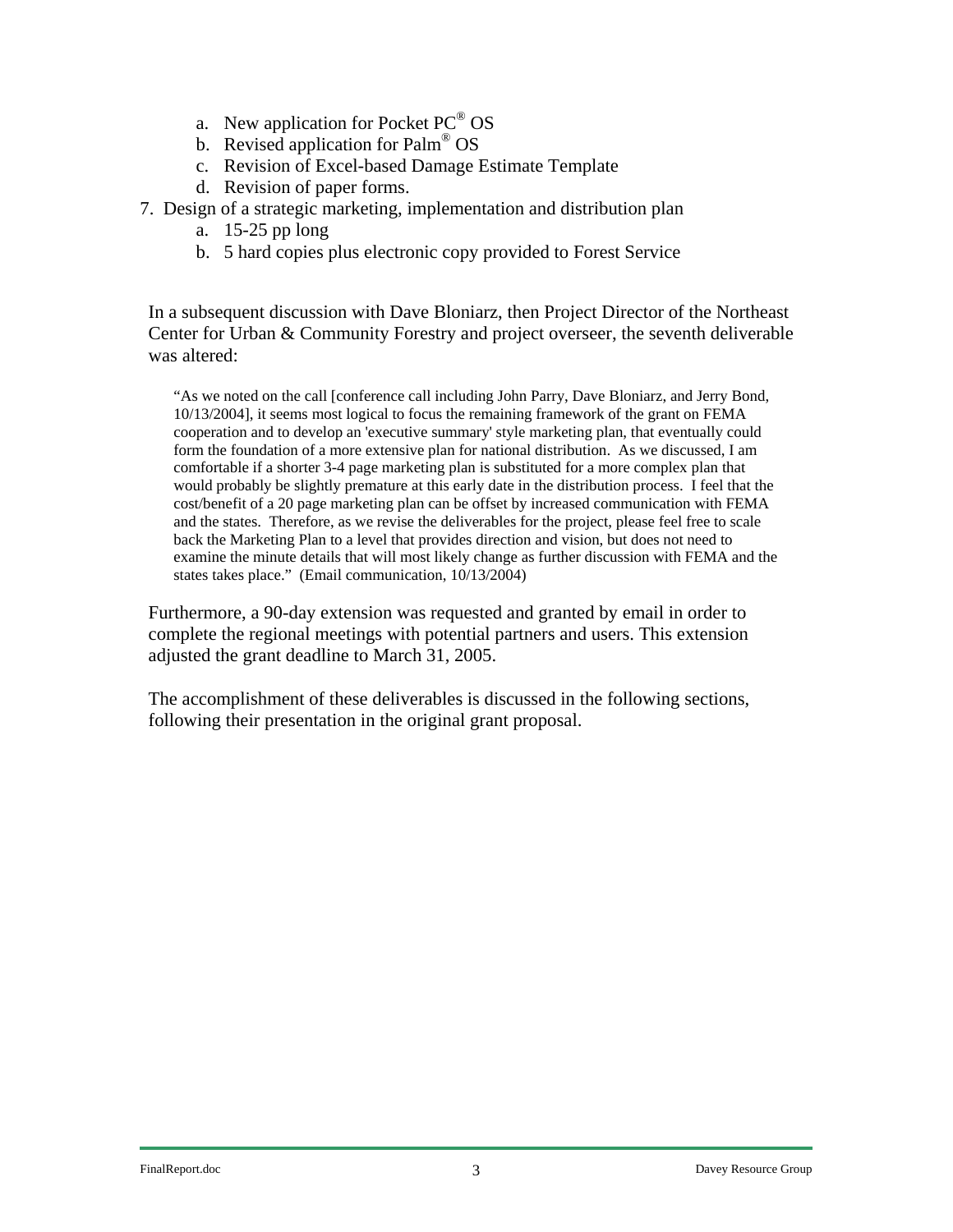# **II. Data Research**

### <span id="page-3-0"></span>**A. Revision of Debris Numbers**

*Methods*. Efforts to obtain reliable storm data from FEMA directly had failed in the past, so a different approach was devised that focused on the state level. A spreadsheet was constructed (Refinement\DeclaredStorms.xls)[\\*](#page-3-1) consisting of the 14 federally declared disaster ice storms (Appendix A) since 2000 (http://www.fema.gov/library/drcys.shtm). State-level emergency personnel were contacted through phone calls and emails, being asked for a random 2% sample of the Project Worksheets (PWs) submitted for federal reimbursement by applicants during the recovery process. In some cases, it was necessary to invoke FOIA in order to obtain information. Data from the PWs were then entered into the spreadsheet, and analyzed.

*Results.* After months of multiple phone calls, emails, delays, and even repeated FOIA requests, data were finally assembled for 10 of the 14 storms. Data from 173 PWs were extracted, entered and organized. Means and other descriptive parameters were measured where possible using SAS's statistical package Statview<sup>®</sup>, and inferences drawn as warranted. The data were difficult to compare, but the following observations could be drawn:

- 1. Of the 8 applicants (4.6%) whose debris estimate was recorded on the PWs obtained, the error rate averaged 15% low, with a standard deviation of 47%.
- 2. Of the 22 applicants (12.7%) whose debris removal costs per cubic yard were recorded on the PWs obtained (excluding those for which recovery personnel assigned the standard FEMA rate of \$6/CY), the average amount was \$6.18/CY, with a standard deviation of \$2.86.

*Discussion*. Despite all the work required to collect the PWs, useful results were limited by problems in the data they contained. These problems lay in various areas:

- The sampling procedure did not distinguish communities for other types of applicants, so that many very small jurisdictions and even private claimants were included unintentionally in the sample.
- Data integrity was somewhat low, since the categories of expenditures varied greatly, especially in the PWs before 2003. Transferring data from the PWs into correct and consistent categories was time-consuming and difficult.
- Almost no useful data about pruning or removal costs were reported.

To get a more complete and useful sample from the state PWs would take a large investment of time, since any researcher would probably have to go to each state emergency office and do the pulling of the sheets in order to achieve a uniform methodological application.

The high standard deviation for the debris error rate has significant policy implications, as it means that current field estimates by untrained personnel are highly unreliable at the

 $\overline{a}$ 

<span id="page-3-1"></span><sup>\*</sup> All files named in this document can be found on the CD supplied with this document, as well as on the website of the Northeast Center for Urban & Community Forestry (http://www.umass.edu/urbantree/ ).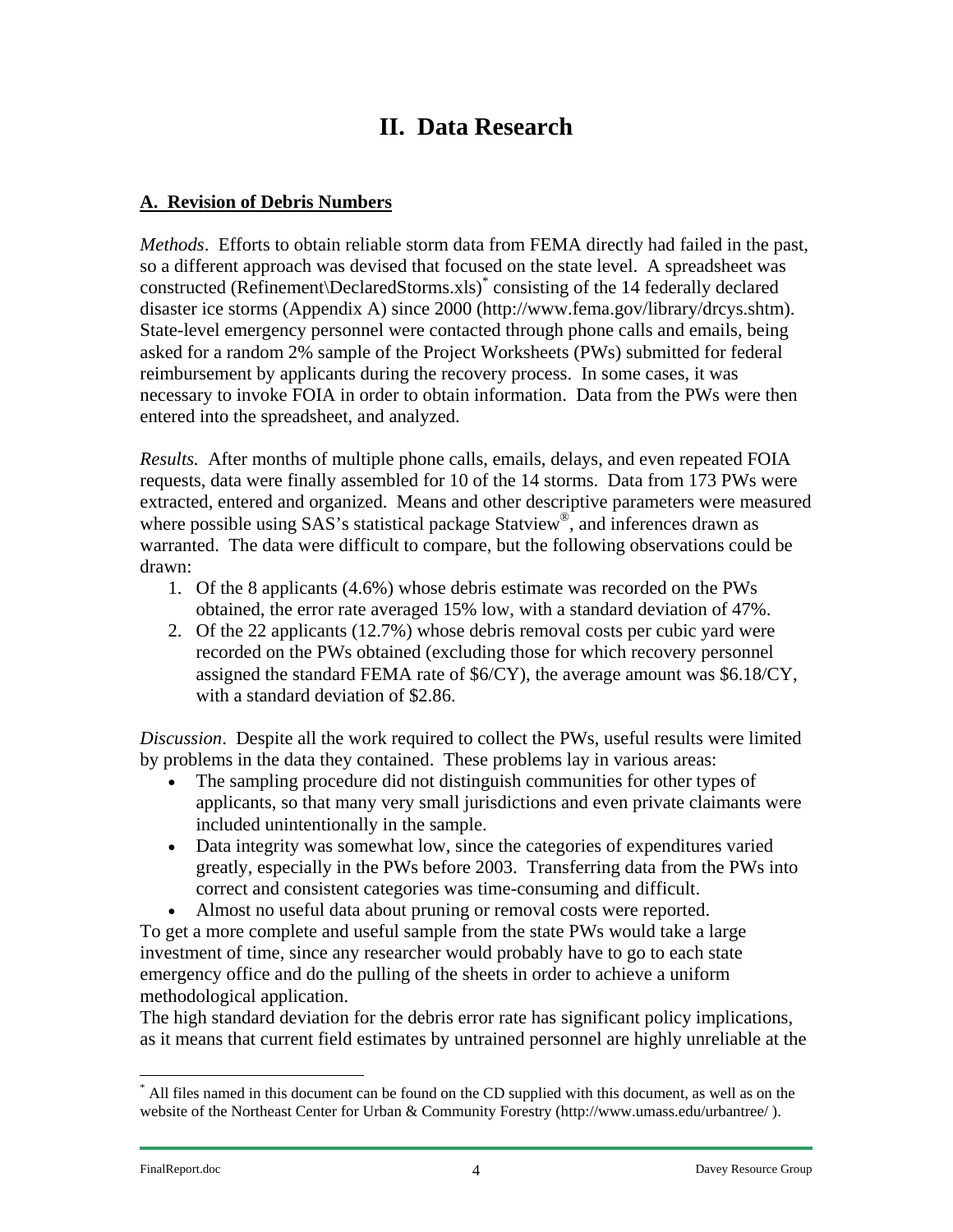level of the specific community. Interestingly, even the small number of data points in this sample (n=8) implies that local and highly inaccurate estimates may average out to produce a reasonably accurate estimate at higher levels of abstraction. This in turn suggests that perhaps the primary benefits of the Storm Damage Assessment Protocol will come on the local level to the individual community.

#### **B. Species Factor Investigation**

*Background.* In an effort to improve the estimating engine of the Storm Assessment Protocol, a literature search was conducted to review the effect of species composition on storm damage and debris, with a particular eye to ice storms.

*Methods.* Standard scientific database search engines such as *Biosis* and *Agricola* were queried for literature concerning storm damage and debris in relation to species. In addition, a recent review of damage in forest stands (van Dyke 1999)<sup>\*</sup> was examined. The results were then reviewed for relevance and utility to the Storm Damage Protocol. Selected articles were then obtained and read.

*Results*. There is ample evidence of variable resistance to ice storms, and general agreement about factors that affect severity and location of damage, but "minimal agreement" (Hauer et al 1993, Proulx and Greene 2001) on the details. Furthermore, very few studies have examined the long-term effects (van Dyke 1999), although some studies were initiated after the great January 1998 ice storm in the northeast that should produce useful results (such as Smith and Shortle 2003) in the future.

General species-related conclusions found in the literature include:

- Angiosperms are more susceptible than gymnosperms (Hauer et al 1993)
- Opposite-budded trees tend to receive more damage (Bruederle and Stearns 1985)
- Wood strength is much less significant than crown architecture (Hauer et al 1993, van Dyke 1999)
- Crown damage amount and type depend on species and size (Boerner et al 1988)
- Epicormic branching depends on species (summary by van Dyke 1999)
- Mortality and damage correlation depends upon species-specific ability to resprout (summary by van Dyke 1999)

Specific species-related conclusions vary, though some species such as honeylocust rate high damage (but not necessarily high mortality) on urban tree lists (Hauer et al 1993, Sesinni et al 1995). Rural forest studies have produced differing results as the following table shows (van Dyke 1999).

 $\overline{a}$ 

<span id="page-4-0"></span><sup>\*</sup> All citations in this section can be found in Refinement\SpeciesLit.doc.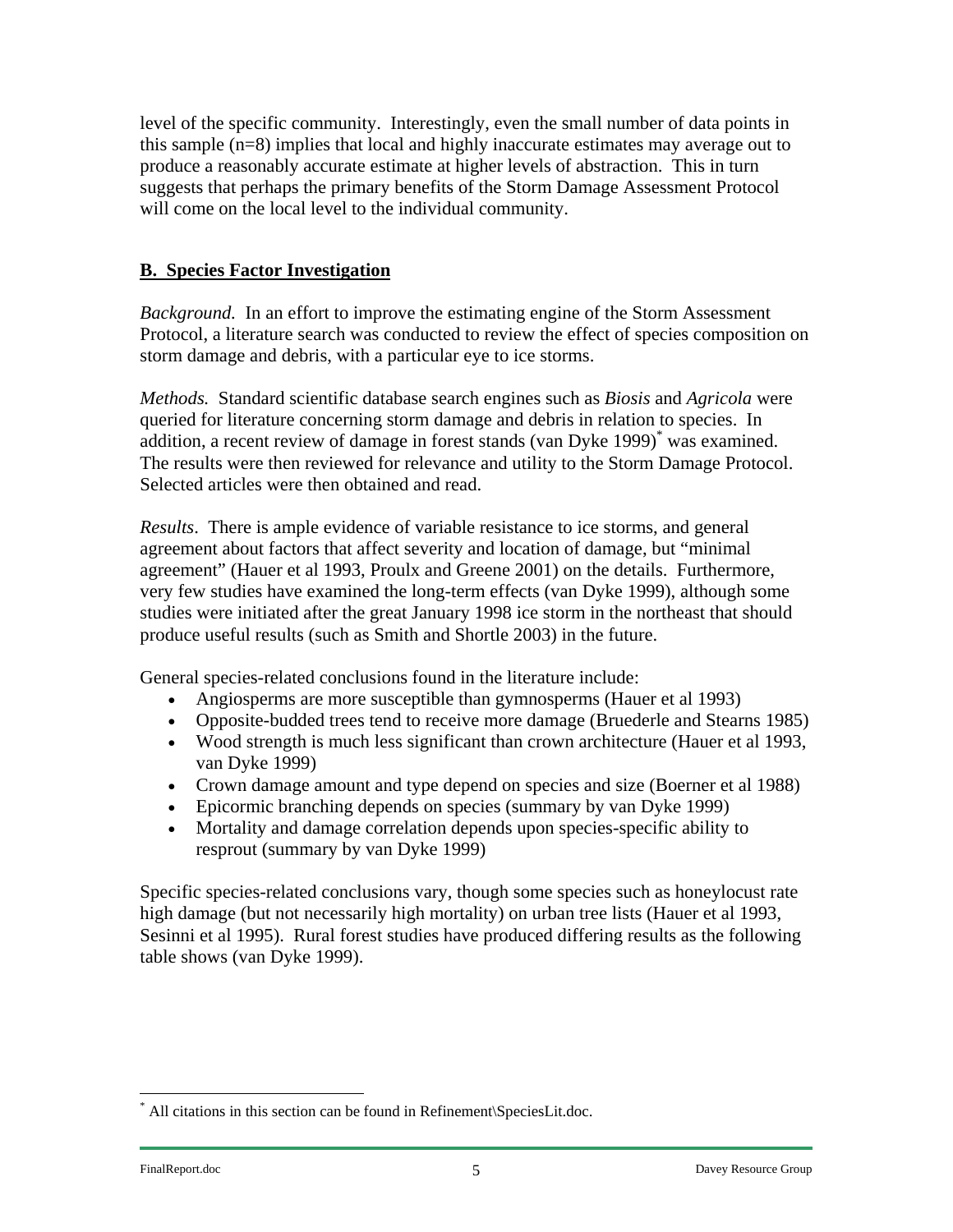| Location                 | <b>Reference</b>               | low susceptibility                                                                     | Intermediate                                       | <b>Highly susceptible</b>                                   |  |  |  |
|--------------------------|--------------------------------|----------------------------------------------------------------------------------------|----------------------------------------------------|-------------------------------------------------------------|--|--|--|
| <b>North</b>             | Abell, 1934                    | hemlock, white pine                                                                    | black oak, white oak                               | black locust                                                |  |  |  |
| Carolina                 |                                |                                                                                        |                                                    | red maple scarlet oak                                       |  |  |  |
| New York<br>Pennsylvania | Downs, 1938                    | hemlock<br>white pine                                                                  | American elm, American<br>beech, birch spp black   | aspen, basswood,<br>black cherry, willow                    |  |  |  |
|                          |                                | white cedar                                                                            | locust, red maple, yellow                          |                                                             |  |  |  |
|                          |                                | ash, hickory, Norway pine,                                                             | poplar,                                            |                                                             |  |  |  |
|                          |                                | spruce, sugar maple,                                                                   | black gum, cucumber,                               |                                                             |  |  |  |
|                          |                                | sycamore, white oak                                                                    | magnolia                                           |                                                             |  |  |  |
| England                  | Sanzen-Baker<br>and Nimmo,     | American elm, cedar, fir spp,<br>Norway spruce,                                        | oak spp                                            | alder, American beech, ash,<br>birch, Douglas fir, European |  |  |  |
|                          | 1941                           |                                                                                        |                                                    | larch, poplar, Japanese                                     |  |  |  |
|                          |                                |                                                                                        |                                                    | larch,<br>Scot pine, Sitka spruce,                          |  |  |  |
|                          |                                |                                                                                        |                                                    | sycamore                                                    |  |  |  |
| Connecticut              | Kienholtz, 1941                | red pine, Scots pine, white                                                            |                                                    | jack pine                                                   |  |  |  |
|                          |                                | pine                                                                                   |                                                    |                                                             |  |  |  |
| West Virginia            | Carvell et al,                 | American beech, hemlock,                                                               | black oak, red maple,                              | black cherry, chestnut oak,                                 |  |  |  |
|                          | 1957                           | hickory spp, red pine, red                                                             | sassafras, scarlet oak,                            | red oak, yellow poplar                                      |  |  |  |
|                          |                                | spruce, Scotch pine, white                                                             | white oak                                          |                                                             |  |  |  |
|                          |                                | pine                                                                                   |                                                    |                                                             |  |  |  |
| New York                 | Lemon, 1961                    | red spruce, shagbark<br>hickory,                                                       | American beech, gray birch,<br>hemlock,            | American elm, basswood,<br>black cherry, butternut,         |  |  |  |
|                          |                                | white ash, yellow birch                                                                | red oak, sugar maple,                              | eastern cottonwood,                                         |  |  |  |
|                          |                                |                                                                                        | tuliptree,                                         | silver maple                                                |  |  |  |
|                          |                                |                                                                                        | white pine                                         |                                                             |  |  |  |
| Manitoba                 | Cayford and<br>Haig, 1961b     | balsam fir, balsam poplar,<br>green ash, larch, trembling<br>aspen, white birch, white | black spruce, cedar                                | jack pine                                                   |  |  |  |
| lowa                     | Goebel and                     | spruce,<br>eastern red cedar, Norway                                                   | Austrian pine, American elm,                       | Scots pine, white pine                                      |  |  |  |
|                          | Deitschman,<br>1967            | spruce, other spruce spp.                                                              | basswood, cedar, oak                               |                                                             |  |  |  |
| Wisconsin                | Bruederle and<br>Stearns, 1985 | basswood, bitternut hickory,<br>shagbark hickory                                       | American beech, red maple,<br>red oak,             | American elm, black ash,<br>black cherry, hackberry,        |  |  |  |
|                          |                                |                                                                                        | sugar maple                                        | largetooth aspen, slippery                                  |  |  |  |
|                          |                                |                                                                                        |                                                    | elm,                                                        |  |  |  |
|                          |                                |                                                                                        |                                                    | tamarack, trembling aspen,                                  |  |  |  |
|                          |                                |                                                                                        |                                                    | white ash, white birch,                                     |  |  |  |
|                          |                                |                                                                                        |                                                    | yellow birch                                                |  |  |  |
| Virginia                 | Whitney and<br>Johnson, 1984   | hickory                                                                                | chestnut oak, red maple,<br>scarlet oak, white oak | black oak, pitch pine,<br>Virginia pine, yellow poplar      |  |  |  |
| Ontario                  | Borzon <i>et al</i> ,<br>1978  | larch                                                                                  | white pine                                         | jack pine, red pine,<br>Scots pine                          |  |  |  |
| Ohio                     | Boemer et al,<br>1988          | elm spp, tuliptree,<br>yellow birch                                                    | American beech, black<br>cherry,                   | hemlock, pitch pine<br>red oak, red pine                    |  |  |  |
|                          |                                |                                                                                        | white ash, chestnut oak,                           | sycamore                                                    |  |  |  |
|                          |                                |                                                                                        | red maple, white oak                               |                                                             |  |  |  |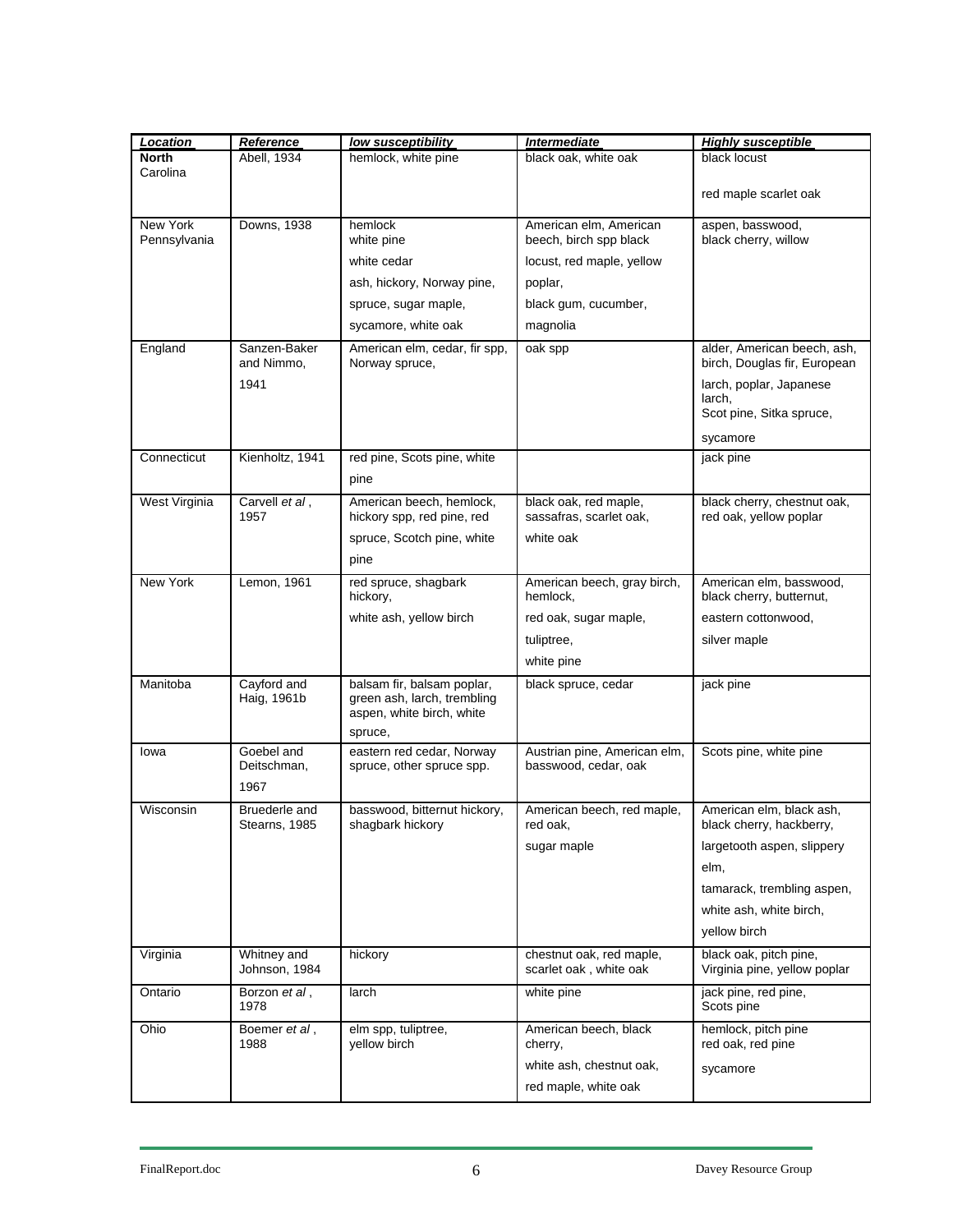| Location | Reference                       | low susceptibility                                        | Intermediate                                              | <b>Highly susceptible</b>                              |
|----------|---------------------------------|-----------------------------------------------------------|-----------------------------------------------------------|--------------------------------------------------------|
|          |                                 |                                                           |                                                           |                                                        |
| New York | Seischab et al,<br>1993         | American elm, green ash,<br>hemlock.                      | American beech, basswood,<br>largetooth aspen, red maple, | black cherry , red oak,<br>sassafras, willow           |
|          |                                 | hickory, white ash, white oak                             | sugar maple                                               |                                                        |
| Missouri | Rebertus <i>et al</i> ,<br>1997 | black walnut, ironwood,<br>shagbark hickory               | black oak, red elm,<br>serviceberry, white ash            | American elm, basswood,<br>bitternut hickory, red oak, |
|          |                                 |                                                           |                                                           | sugar maple,                                           |
| Quebec   | Gouv du<br>Quebec, 1998         | balsam fir, black spruce,<br>hemlock, ironwood, red pine, | white cedar                                               | American beech, American<br>elm, basswood, , black     |
|          |                                 | red spruce, shagbark                                      |                                                           | cherry, butternut, gray birch,                         |
|          |                                 | hickory, tamarack, white                                  |                                                           | hard maple, Manitoba                                   |
|          |                                 | pine,                                                     |                                                           | maple, pitch pine poplars,                             |
|          |                                 | white spruce,                                             |                                                           | red maple, red oak,                                    |
|          |                                 |                                                           |                                                           | silver maple, slippery elm,                            |
|          |                                 |                                                           |                                                           | white oak, willows                                     |

*Discussion.* The results of research on ice storms and the tree damage and mortality they cause carry important consequences for the management of storm-damaged trees. There are significant differences between rural forest trees and urban trees with respect to ice storms because of different growing conditions, crown status, species composition, disease and insect rates, etc. But the extensive rural literature still offers much of value to urban foresters.

As an example of this value, the ability of some species like white ash or basswood (and presumably other ashes and lindens) to resprout a full crown without health consequences (reviewed in van Dyke 1999) means that these species—and others like them—probably should be exempted from the removal recommendation (>50%) suggested by 1998 FS guidelines (Shortle and Smith 1998). This publication needs to be updated, modified and expanded so that urban tree managers will be able to have an accurate and useful document to guide their decisions under emergency conditions.

Nevertheless, the species-specific conclusions of this research only affect the Storm Damage Protocol in its demonstration ("Pre-Storm") mode. This mode is specifically designated to be of rhetorical use only, as a tool to persuade officials of the possible magnitude of such an event. To make such persuasion, the Protocol assumes a 40% damage level in order to make a demonstration of the costs that would be involved with a serious storm. In the Post-Storm mode, actual estimates are made from real observations that ignore species, and no specific management recommendations are made.

### **C. GIS-based Method Development**

Under the guidance of Jeff Walton, (Research Forester, USDA FS, Northeastern Research Station, Syracuse), a GIS-based method of random blockside selection was developed. It is described in an illustrated guide (Refinement\GISstreet\_sampling.pdf). This accompanies a tool developed as an ArcView extension earlier by Jeff Walton for automatically locating random 0.1 acre plots in a domain for UFORE field work (Refinement\RandomPlots.zip).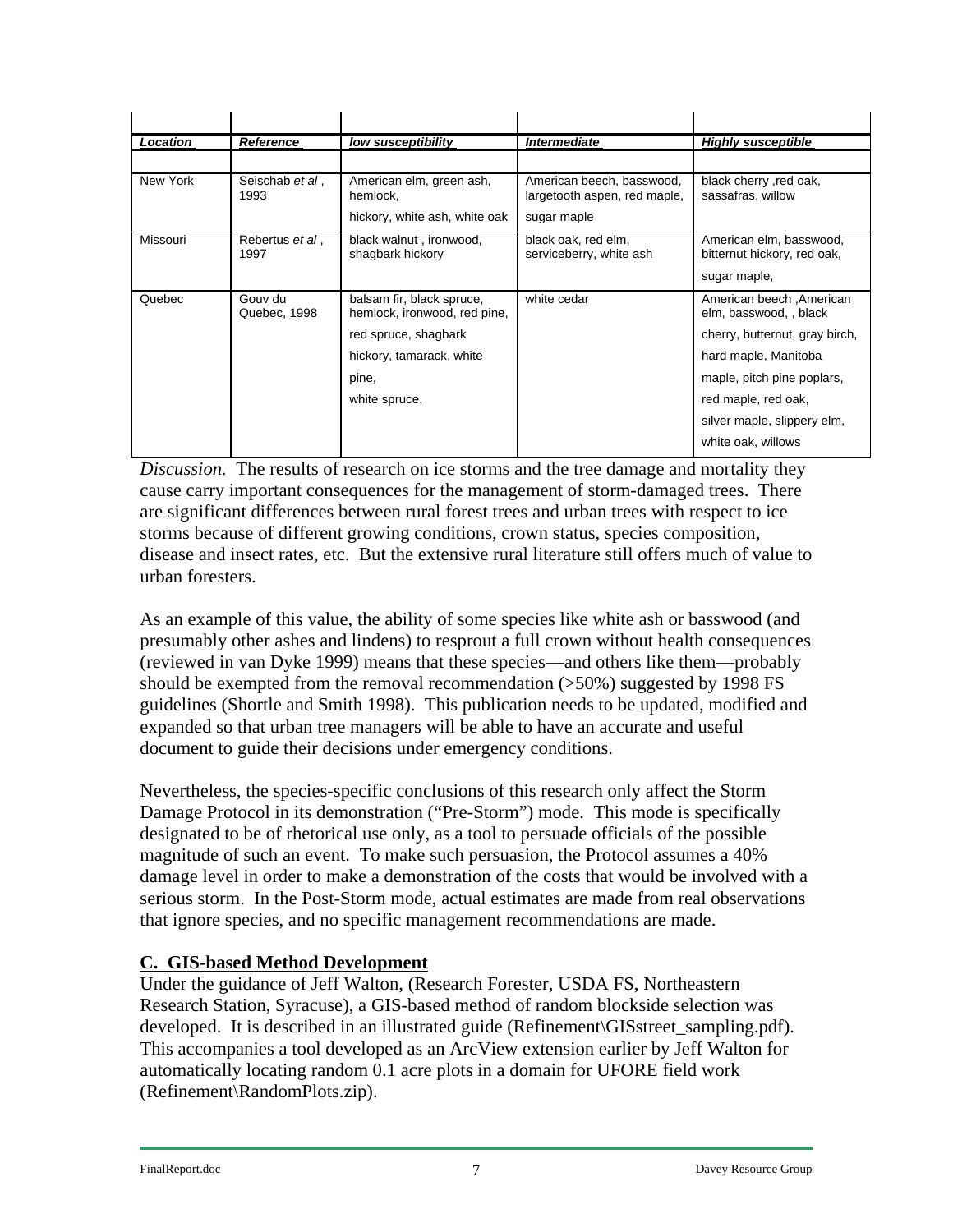# **III. Online Access**

#### <span id="page-7-0"></span>**A. Launch of Resource Center**

The Storm Damage Resource Center was brought online in March 2003:

#### **<http://www.umass.edu/urbantree/icestorm/>**

The site has an attractive GUI and a simple navigational structure, and should prove very useful as an interim source for the target audience until the i-Tree website is up and running in mid-2006.

Future developments and improvements could include:

- All documents and tools required or useful for carrying out the Storm Damage Assessment Protocol should be posted on the site
- A single "Download" button that brings up a menu should be placed on the front page, probably on the right side, so the end user does not have to guess which category or page to go through.
- The "Prepare" submenu should not have the FEMA forms on it
- This Final Report and all products of this grant should be made available under "Assess"
- The "Respond" menu should carry a link to Lisa Burban's work, especially the recent and useful "Tree Emergency Plan Worksheet"

[http://www.na.fs.fed.us/spfo/urbanforestry/ucfdisasters/tree\\_emerg\\_plan/TreeEmerPlan](http://www.na.fs.fed.us/spfo/urbanforestry/ucfdisasters/tree_emerg_plan/TreeEmerPlanWkSheet.htm) [WkSheet.htm](http://www.na.fs.fed.us/spfo/urbanforestry/ucfdisasters/tree_emerg_plan/TreeEmerPlanWkSheet.htm)

- The "Regreen" menu should be dropped, and links included on the right side to other sites and materials that already cover this topic.
- The right categories ("Utilities" and "Municipal and Commercial") should be populated or discarded.
- The right category "Other Links" should be changed to "Resources," and both paper, electronic, and human resources should be included.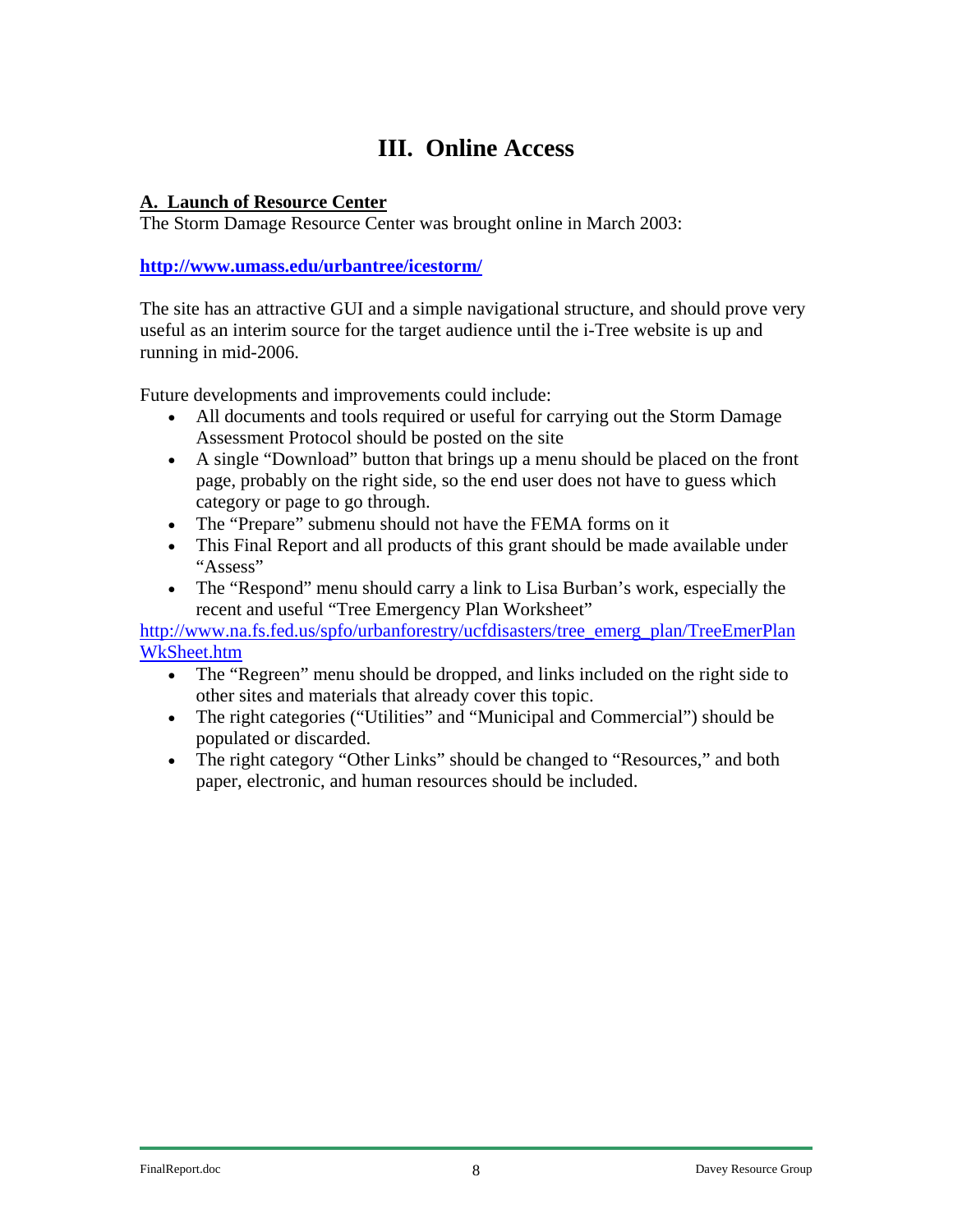### **IV. Promotion**

#### <span id="page-8-0"></span>**A. How-To Brochure**

An 8-page brochure was developed for use in promoting, explaining, and expediting the use of the Storm Damage Assessment Protocol to end-users. Copy written in a colloquial style was developed, and then submitted for review by seven readers, 3 inside Davey and 4 in the Forest Service. Design was subcontracted out to a professional company (Jerry Moody Advertising and Design Services) in Ohio, and three rounds of revisions were required before the product was finally accepted. The result is handsome and compelling. The brochure is supplied both as a web-ready document (Promotion\Brochure\PDF with Web Links\StormBrochure.pdf), and as a print-ready document. Text and graphics are also supplied as separate files, and the brochure file is also supplied in the proprietary format (Quark) in which it was developed on a Mac.





### **B. PowerPoint Presentation**

A PowerPoint presentation (Promotion\Presentations\StormAssessment\_2004.ppt) was developed for use by state and federal personnel, preferably in conjunction with the brochure). In its full form it has 55 slides, and is divided into the following areas:

- Development
- Sampling Method
- Estimating Engine
- Report Means
- Personal Digital Assistants
- **Resources**

This presentation is designed to explain in some depth the main elements of the Protocol (Sampling Method, Estimating Engine, Report Means), as well as provide a context for it. A shortened form is also provided (StormAssessment\_2004\_Short.ppt).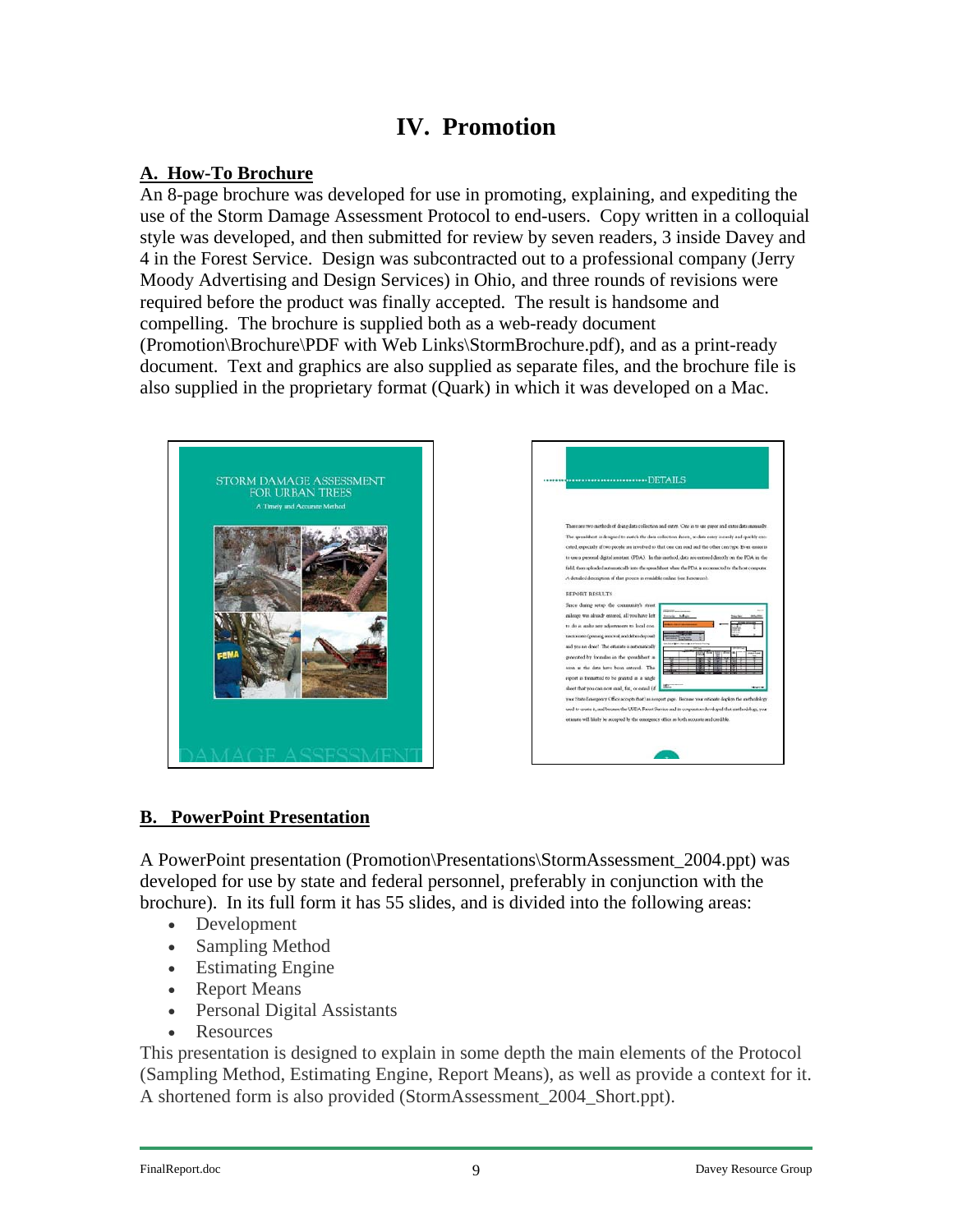### **V. Professional Publications**

#### <span id="page-9-0"></span>**A. City Trees**

An article was published in the November 2003 issue of *City Trees*, the journal associated with the Society of Municipal Arborists:

Bond, Jerry. 2003. Storm Damage Estimates in a New York Minute. *City Trees*. Nov/Dec (39:6): 16-17.

The intent of this article was to announce to the prime target audience the Protocol and its implementation, using an easy-to-read format. Scanned images of the published article are included on the products CD (Publications\CityTreesArticle\_1.jpg and CityTreesArticle\_2.jpg) along with the original text.

#### **B. Journal of Arboriculture**

I have been working with a team of researchers on developing an article about the sampling method being used by the Storm Damage Assessment Protocol 2.0. From the USDA Forest Service Research Unit in Syracuse NY Jeff Walton and Dave Nowak are involved, as well as others. The topic is the use of TIGER/Line files and the sampling percentage required for reliable projection. This article is in draft, and is intended for 2005/2006 publication in the *Journal of Arboriculture*.

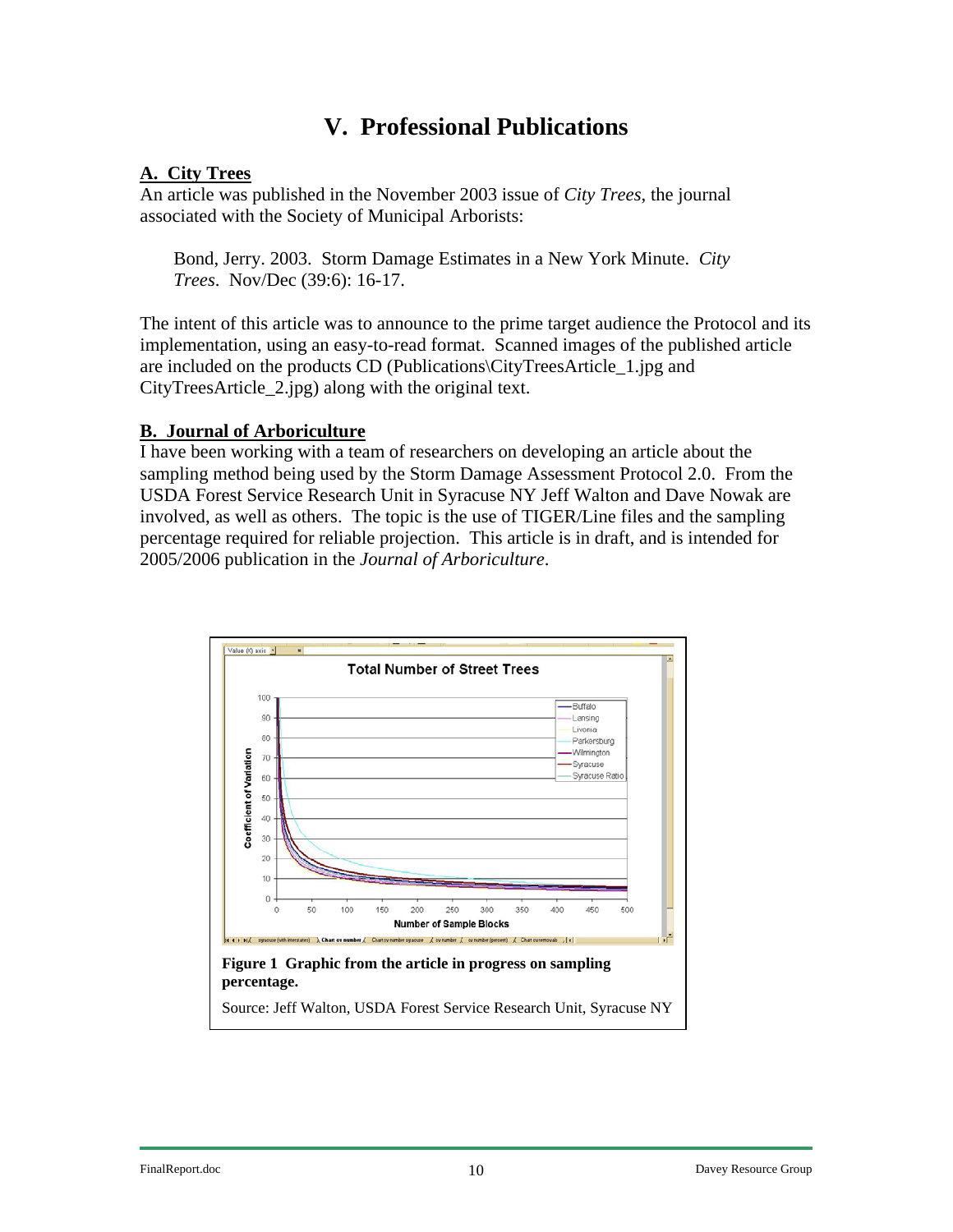# **VI. Partnership development**

<span id="page-10-0"></span>The new Storm Damage Assessment Protocol was presented to and discussed with potential partners on the following occasions:

| <b>Date</b> | <b>Location</b> | <b>Attendees</b> | <b>Comments</b>                            |
|-------------|-----------------|------------------|--------------------------------------------|
| 24 Feb 05   | Wilmington, DE  | 22               | Arranged by Mid-Atlantic Center            |
| 3 Mar 05    | Concord, NH     | 18               | <b>Arranged by Northeast Center</b>        |
| 10 Mar 05   | Eugene, OR      | 125              | Storm conference                           |
| 18 Mar 05   | Raleigh, NC     | 110              | Arbor Day conference                       |
| 21 Mar 05   | Minneapolis, MN | 10               | Conference call arranged by Midwest Center |

These occasions were immensely useful to the work of implementation. In the first place, simply having members of the Forest Service, state and federal emergency personnel, and urban forest managers together around a common topic produced a fruitful dynamic. Secondly, participants raised important questions from their differing work contexts, and could address each other's questions as well. Thirdly, we were able to assemble a list of "FAQ" from the sessions that will provide the basis of a very practical document for future deployment under i-Tree.

#### *Partner reactions by group*

FEMA personnel:

- Would welcome an accurate tool
- Important to stress FEMA reimbursement limitations
- State emergency offices are probably most important players
- Would make their work easier, speeding their validation work
- Topic belongs in Planning, not Recovery

State emergency personnel:

- Would welcome an accurate tool
- Could help managers control contractors' estimates
- Wanted to take back to main office for discussion
- No apparent concern about report form being faxed or emailed
- Question whether communities will cooperate if GIS not readily available

Urban forest managers:

- Positive reaction to new tool to make their work easier
- Concerned about finding qualified personnel for post-storm plot survey
- Wanted a "cookbook recipe" for setup
- Suggested possibility of partnership with local utility
- Wonder about future support
- Willing to go ahead without waiting for state emergency approval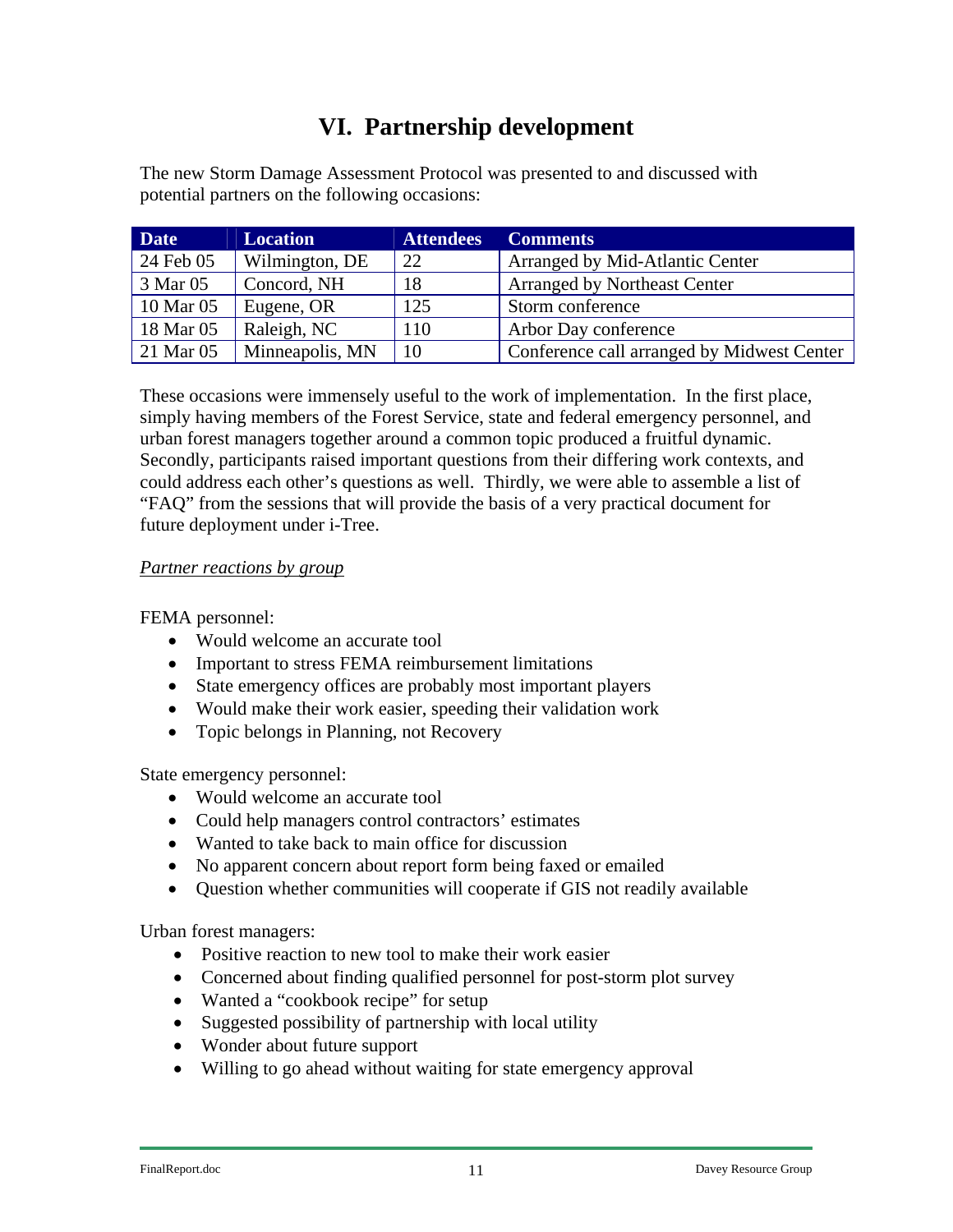FS personnel:

- Positive reaction overall
- Interested in adding future features such as an improved prediction engine or a total tree loss calculator
- Concern about safety of volunteers under disaster conditions
- Unsure about how to proceed with state emergency personnel
- Some might be able to lend PDAs to communities for setup work

State Coordinators:

- Positive reaction overall
- Wanted to take it back to state office for discussion
- Suggested that DOT and county/town level officials might really profit
- Some proposed that states could do GIS sampling for communities, offer it to them as an incentive to set up Protocol
- Protocol will be presented to them as a group in May

#### *FAQ*

- Will the use of this estimate lock the community into the dollar amount?
- Does this replace FEMA's own documentation?
- Can you use existing inventory data?
- What about parks, golf courses, or cemeteries?
- How will communities react that do not have a dedicated tree manager?
- How long will this take to set up, and how much will it cost?
- What about streets that have stands of trees just off the ROW?
- What about park areas with differences of public access?
- Is it necessary to carry out the pre-storm survey?
- Can this protocol be used for utilities?
- How would this handle riparian trees and flooding questions?
- What about trees that need immediate hazard pruning, then hazard removal?
- In what sort of community will this protocol not work?
- Will smaller communities have any use for this protocol?
- Is any funding available to set this up?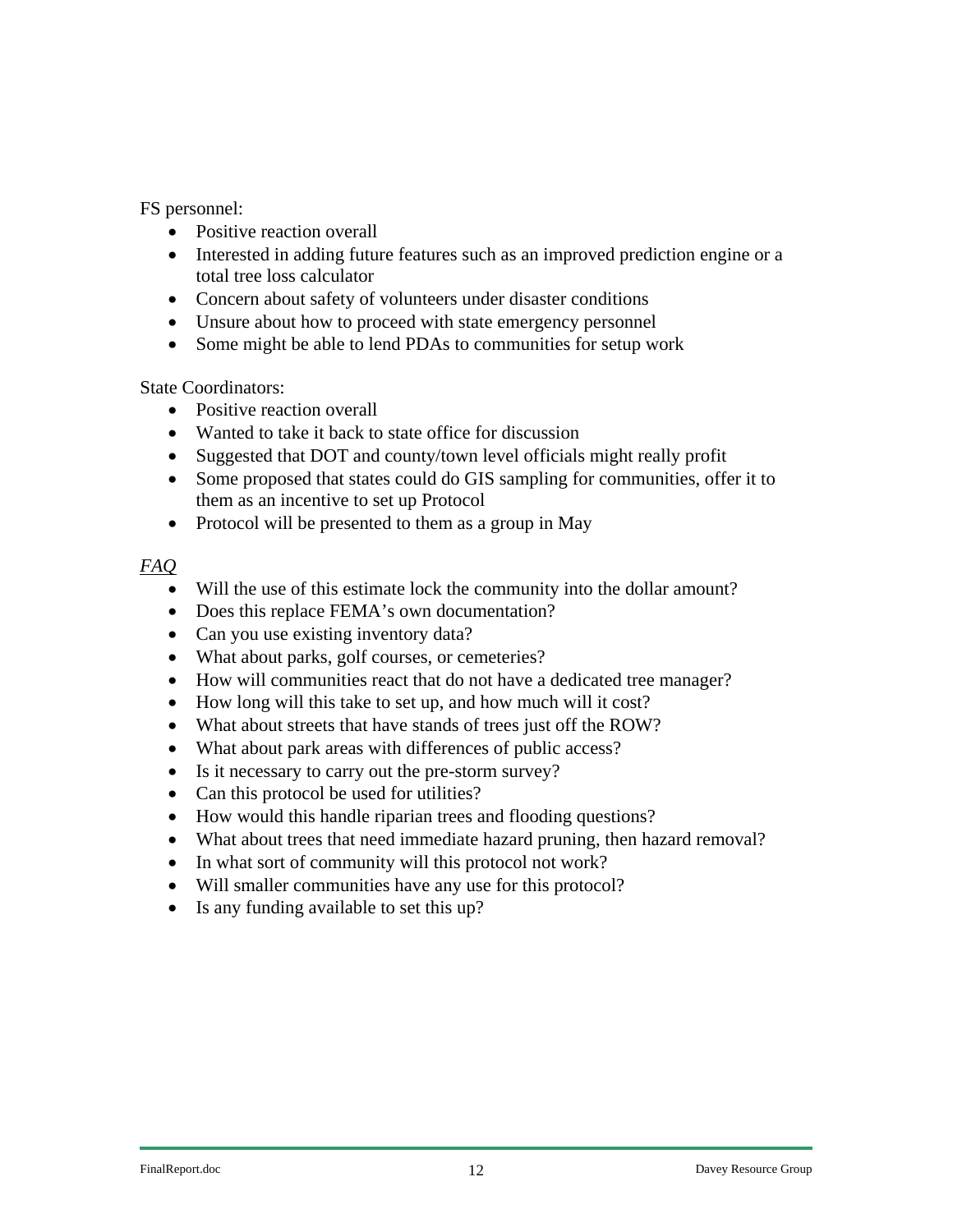### <span id="page-12-0"></span>**VII. Tool Improvement**

#### **A. Development of Handheld Data Collection Application for Windows Mobile (AKA Pocket PC) Platform and Revision of Handheld Data Collection Application for Palm OS Platform**

Brand new PDA applications were developed (Tools\PDA) as part of the technological improvement of the Storm Damage Assessment Protocol. (In the following screenshots, the Palm application is on the left, the Windows one on the right.)

The applications begin with an attractive welcome screen:





This is followed by the actions menu:



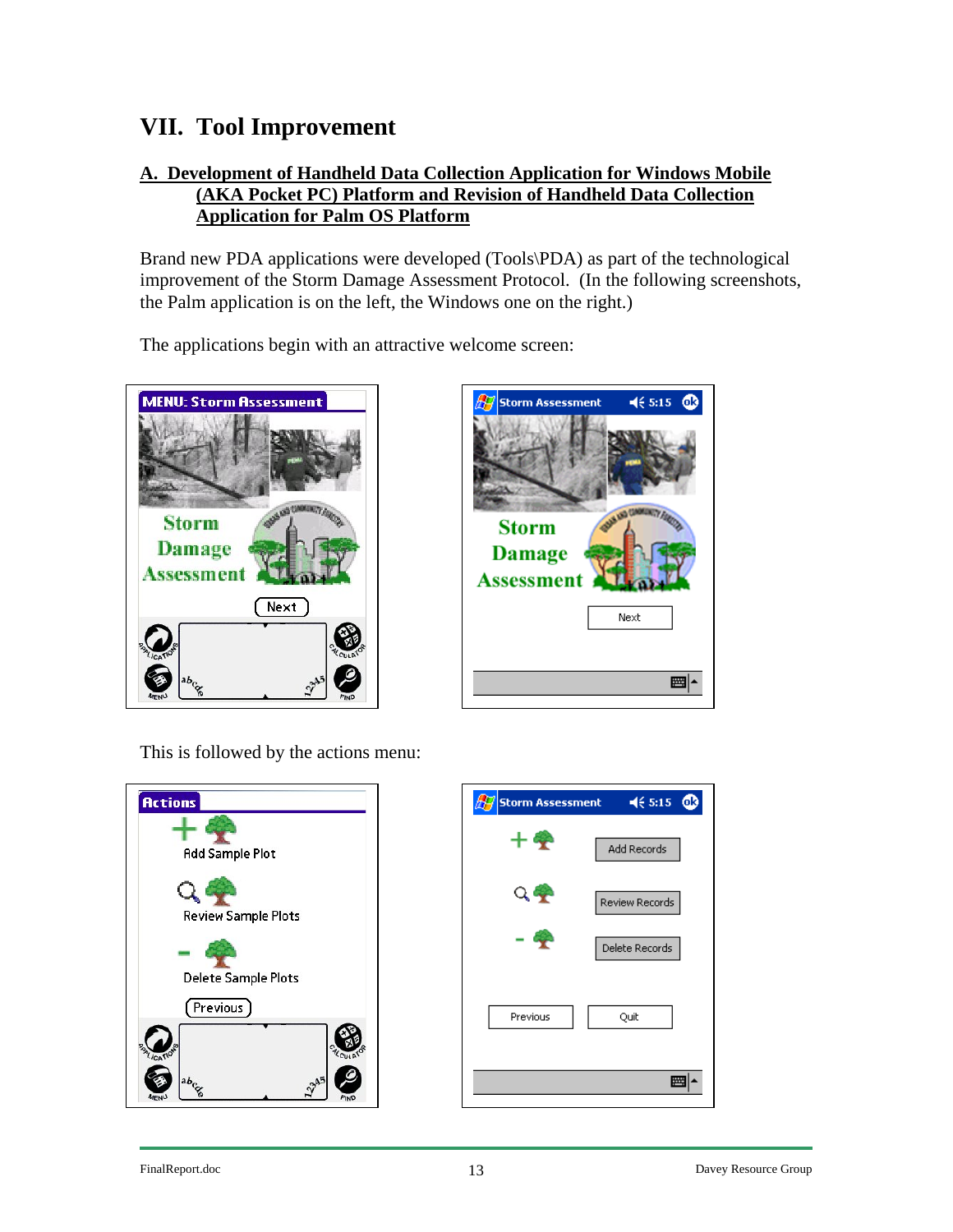When the user chooses to add a plot, the plot information screen comes up—if random plots have been set up, this information is automatically entered by the program when the user clicks on the plot in the Lookup list:

| <b>Plot Information</b>          |                   | <b>Plot Information</b>   | $\leq 5:20$<br>ЮR |
|----------------------------------|-------------------|---------------------------|-------------------|
| <b>Community Name:</b><br>Stow   |                   | Community:<br><b>Stow</b> |                   |
| Plot Lookup                      | -Click Here-      | Plot Lookup:              |                   |
| On Street<br><b>From Address</b> | Fishcreek<br>3700 | Fishcreek (3700 - 4000)   |                   |
| <b>To Address</b>                | 4000              | On Street:<br>Fishcreek   |                   |
| <b>Plot Number</b>               |                   | From Address:             | 3700              |
| Plot Length                      | 150<br>           | To Address:               | 4000              |
|                                  |                   | Plot Number               |                   |
| Previous)<br>End                 | Next              | Plot Length:              | 150               |
|                                  |                   | Abort                     | Next              |
|                                  |                   |                           |                   |
| $ab_c$                           |                   |                           | Ī                 |
|                                  | OWP               |                           |                   |

Other plot information screens follow that allow entry of descriptions of plot beginning and end (when necessary), ROW width, and data collectors. Once the data collector has begun to walk the plot, s/he will use the tallying screen. This complex piece of code writing has allowed the replacement of paper forms by tallying directly on the PDA. The process begins by selecting PreStorm or PostStorm:

| <b>Tallying</b>       |                                                                   |  |  |  |  |  |  |  |
|-----------------------|-------------------------------------------------------------------|--|--|--|--|--|--|--|
| Tallying              | ( PreStorm Plots )                                                |  |  |  |  |  |  |  |
| Tallying              | [ PostStorm Plots ]                                               |  |  |  |  |  |  |  |
|                       | On the tallying screens, click on<br>a button to do your counting |  |  |  |  |  |  |  |
|                       | End ) (Previous) (Next                                            |  |  |  |  |  |  |  |
| LICATIO               |                                                                   |  |  |  |  |  |  |  |
| $ab_{c_{\mathbb{Q}}}$ | 345                                                               |  |  |  |  |  |  |  |

| оk<br><b>Tallying</b><br>$\blacktriangleleft 6$ 5:25             |
|------------------------------------------------------------------|
| PreStorm Tallies                                                 |
| <b>PostStorm Tallies</b>                                         |
| On the tallying screens click on a<br>button to do your counting |
| Previous<br>Save                                                 |
|                                                                  |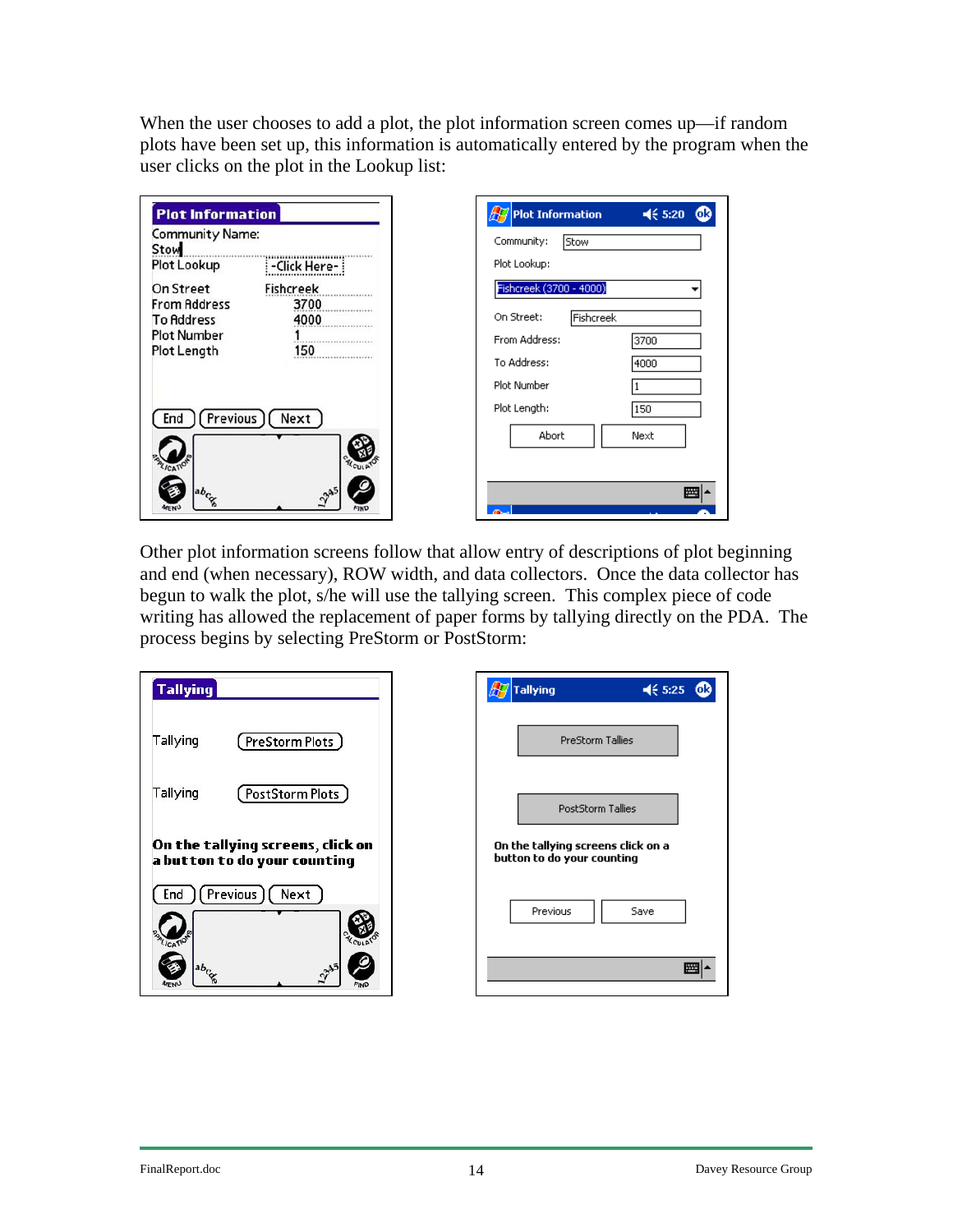The actual tallying is very simple on the screens (here the screen for ROW trees, with a similar one that follows for Off ROW trees):

| <b>ROW Trees</b>                                         | <b>A</b> ROW Trees | $\le 5:26$<br>ЮR |
|----------------------------------------------------------|--------------------|------------------|
| ROW 6-12<br>$\mathbf{0}$                                 | ROW 6-12           | 0                |
| ROW 13-18<br>$\mathbf{0}$                                | ROW 13-18          | $\mathbf 0$      |
| <b>ROW 19-24</b><br>$\overline{0}$<br>ROW 25-30          | ROW 19-24          | $\mathbf 0$      |
| $\mathbf{0}$<br>ROW 31-36<br>$\boxed{0}$                 | ROW 25-30          | $\mathbf{0}$     |
| <b>ROW 37-42</b><br>$\overline{0}$                       | ROW 31-36          | $\mathbf 0$      |
| <b>ROW 43+</b><br>$\mathbf{0}$                           | ROW 37-42          | $\mathbf 0$      |
| Add/Subtract (ADD)                                       | ROW 43+            | 0                |
| End<br>Next                                              | Add/Subtract       | ADD.             |
| CATIC<br>CULA                                            | Abort              | Next             |
| 0.345<br>$ab_{c_{\alpha}}$<br><b>MENU</b><br><b>FIND</b> |                    | 圏                |

Debris measurement during post-storm data collection is made through the choice of crown loss or cubic yards as the unit to measured on that plot (here the one for cubic yards):

| <b>Debris Estimate</b> |                              | <b>Canopy Damage</b> | $465:28$ $@3$ |
|------------------------|------------------------------|----------------------|---------------|
| Units                  | Cubic Yards                  | Canopy Unit          |               |
| $0 - 100$              | 50                           | Cubic Yards<br>Type  |               |
| 101-200                | 25 <sub>2</sub>              | $0 - 100$<br>10      |               |
| 201-300                | 15                           | 101-200<br>Ω         |               |
| 301-400                |                              | 201-300<br>۱O        |               |
| 401-500                |                              | 301-400<br>۱O        |               |
| 501-600                |                              | 401-500<br>١o        |               |
| 601-700                |                              | 501-600<br>0         |               |
| 701-800                |                              | 601-700<br>۱O        |               |
| 801-900                |                              | 701-800<br>۱ū        |               |
| 901-1050               |                              | 801-900<br>١o        |               |
| End                    | Previous<br>Nex <sup>.</sup> | 901-1050<br>l۵       |               |
|                        |                              | Previous<br>Next     |               |
|                        |                              |                      |               |

When the PDAs are synchronized with the desktop, the data will be placed automatically in the correct place in the estimator spreadsheet. For end-users comfortable with PDAs, these data collection applications offer great ease of use and quality of data, in addition to a substantial reduction in time required for field data collection and entry.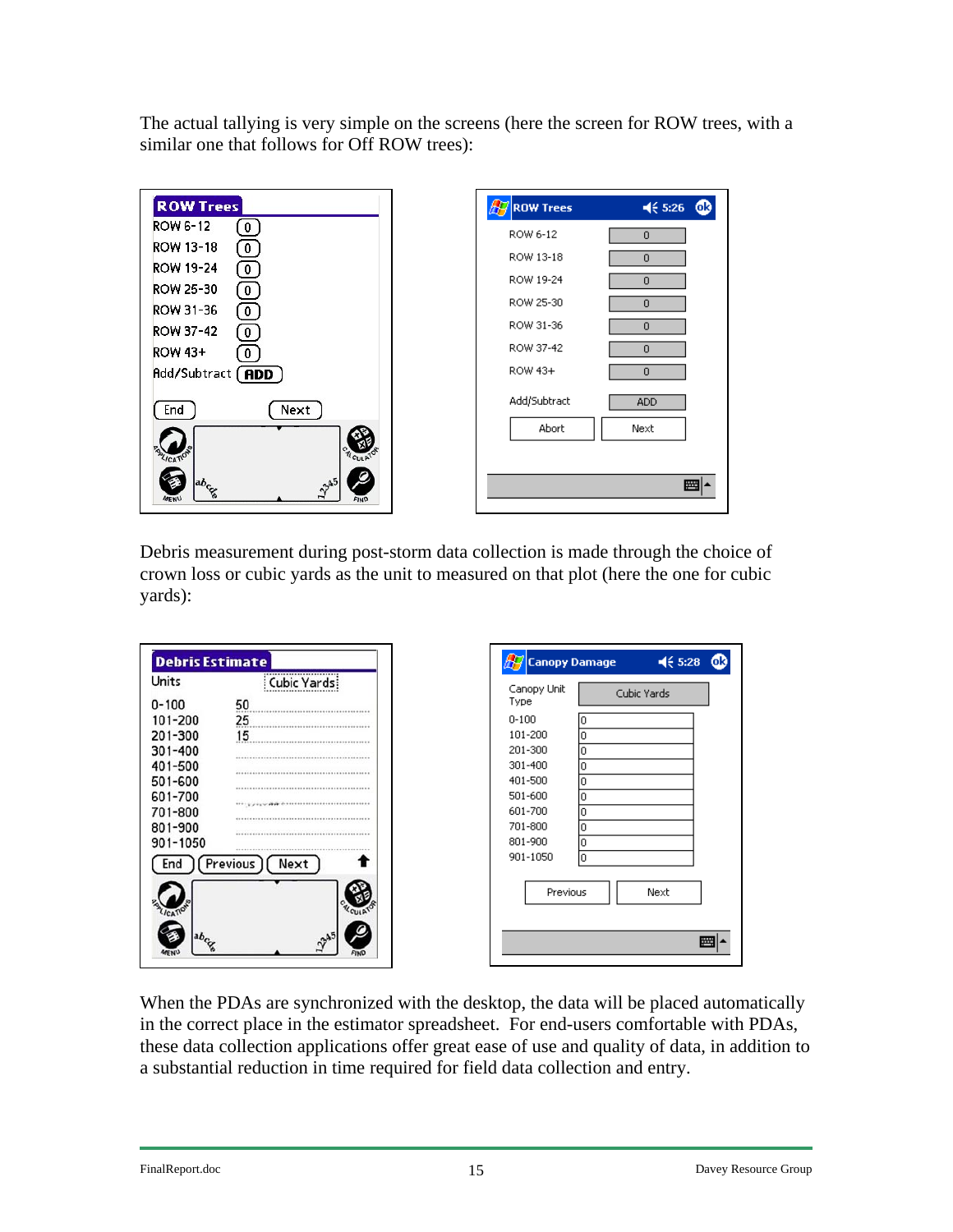### **B. Development of graphic user interface for both platforms**

In order to render the use of the PDA as straightforward as possible, a graphic user interface was developed. This interface sits on the desktop and functions with PDAS running either Palm or Windows Mobile/PocketPC operating systems. Furthermore, it combines a number of administrative tasks within a single easy-to-understand framework.

Here is the main screen:

| <b>SB Main Menu</b>                            |                                    |
|------------------------------------------------|------------------------------------|
| <b>Storm Damage Assessment:</b><br>version 1.0 | <b>Handheld Interface</b>          |
| Manage Users                                   |                                    |
|                                                | Manage Lookup Plot Data            |
| Import Tiger<br>Reference Data                 | Manually Enter<br>Lookup Plot Data |
| Export Data to Spreadsheets                    | Report on Data                     |
| <b>Reset Database</b>                          | About                              |

Note that a number of different tasks are grouped together:

- Management of users and their PDAs
- Collection of random plot data
- Exporting collected data to a spreadsheet for report or analysis
- Resetting the database—useful, for instance, after a large error of some kind such as using the wrong TIGER data.

This useful little application—written in VB—makes the end-user's task easier, rendering in this manner the whole process a bit less daunting.

The use of this interface and the PDA software is explained without technical jargon in an illustrated *Storm Damage Assessment: Getting Started Guide*  (Tools\Documents\Getting Started Guide.pdf).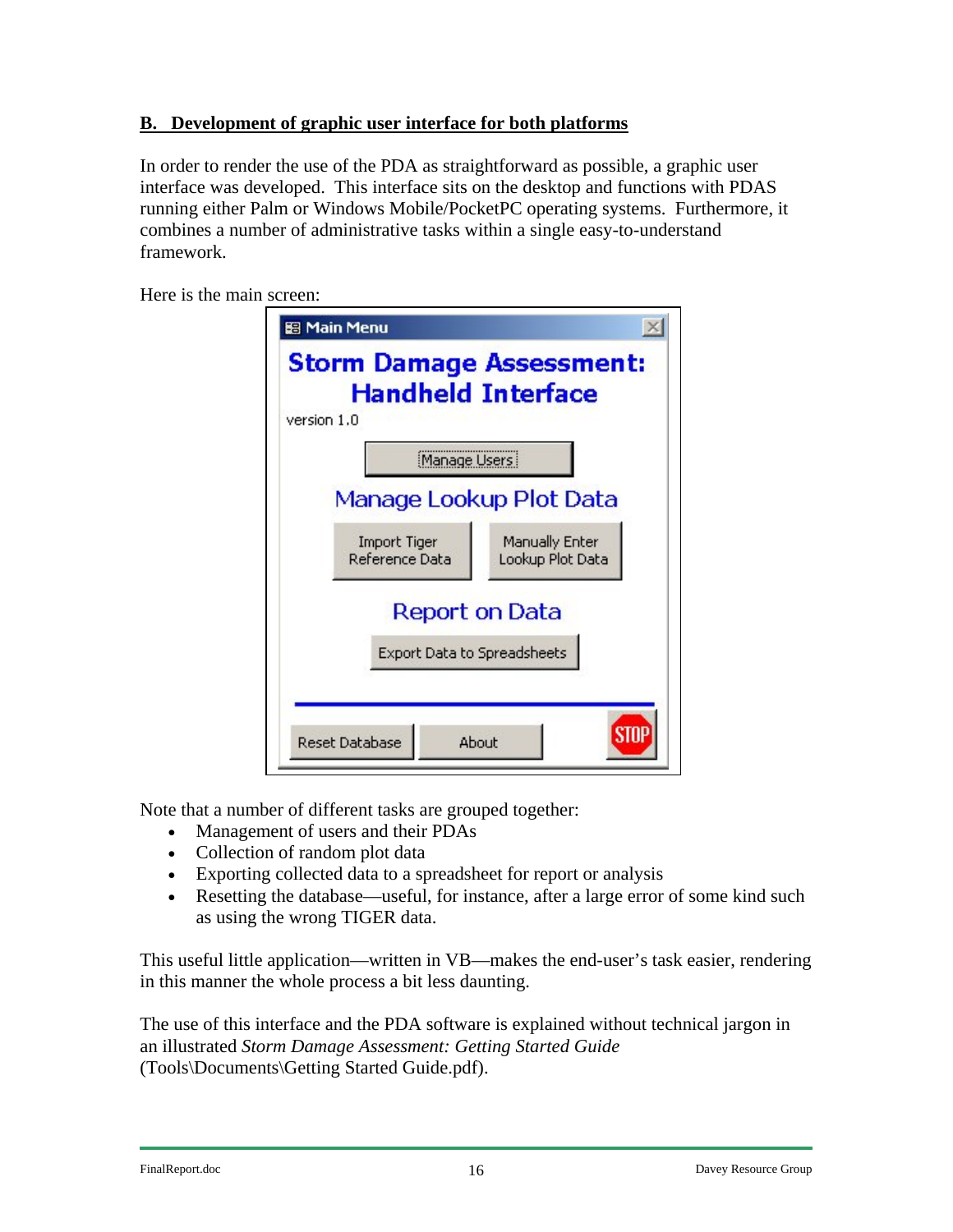### **C. Revision of Excel Template**

Based on the new debris information derived from the Project Worksheets sampled from the federally declared ice storm disasters and the new PDA programs, the original Excel template was modified (Tools\Template\StormDamageTemplate.xls). The goals of this modification were

- 1. User-friendliness
- 2. Accuracy
- 3. Flexibility

The opening screens of the old (left, below) and new (right, below) templates provide a vivid example of the user-friendly changes:



In the old version, the user had no sense of how the template was organized, and was immediately presented with detailed instructions. On the right, an attractive interface renders navigation easy and intuitive, and clicking on the hyperlinked buttons enables the user to jump to the section indicated.

Increased accuracy is achieved through two principal means:

- 1. Revised debris information derived from the collected PWs has been incorporated
- 2. The new PDAs programs automatically load the data into the correct location in the spreadsheet

This second improvement has greatly increased the attractiveness of using PDAs, since the end user will not have to lift a finger to get the data into the spreadsheet. As more users turn to PDAs, the error rate from data entry will drop.

Finally, the new template is more flexible. Instead of being forced to make use of the crown loss percentages that drove the original template, the user is presented with the option of simply estimating cubic yards, and can even change techniques from plot to plot if s/he wishes. This increased flexibility will lead to a wider adoption of the template and its easy calculating and reporting capabilities, easing the burden on the tree manager who is laboring under emergency conditions.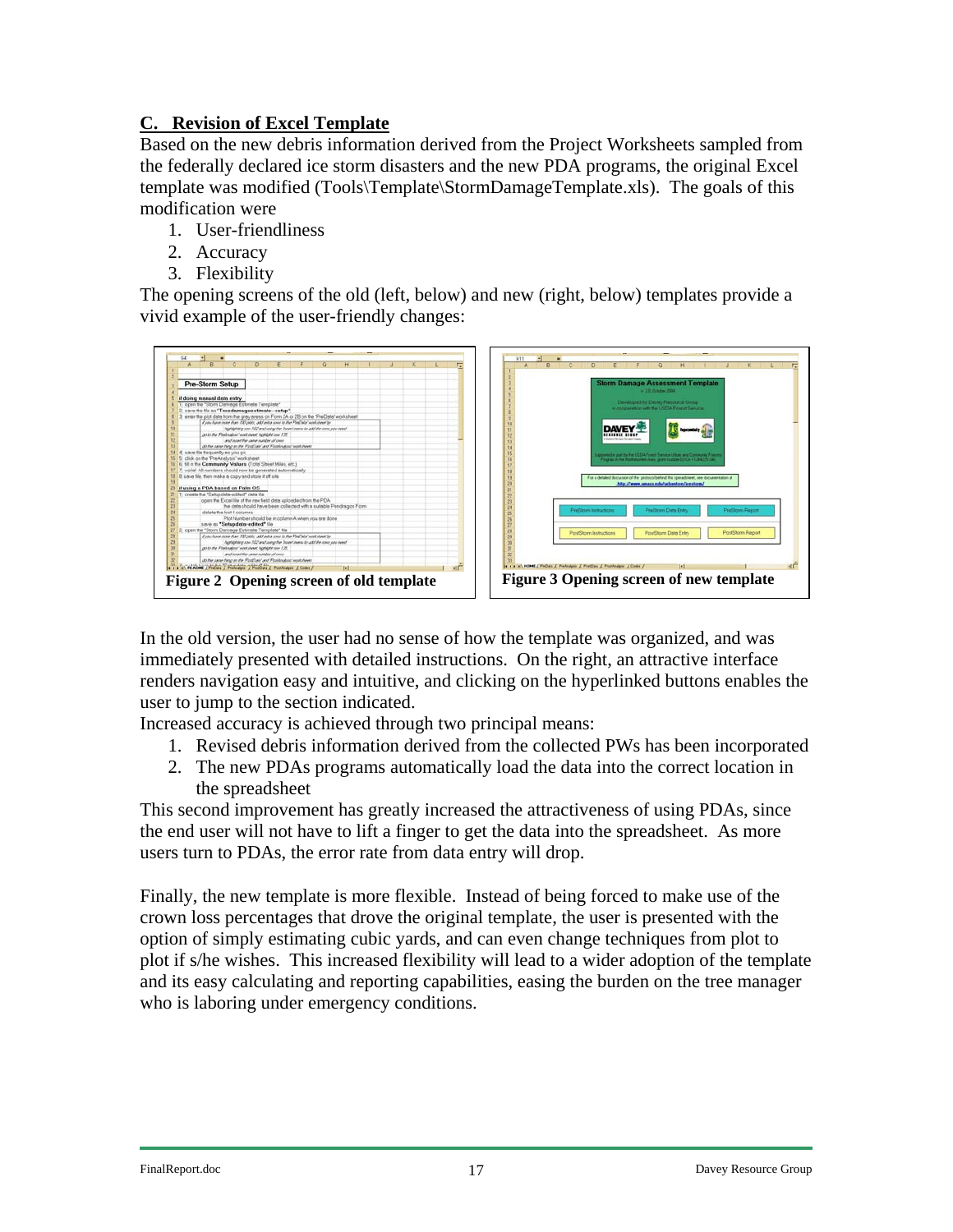#### **D. Revision of Paper Forms**

The paper data collection forms (Tools\Documents\Forms\_rev2004.doc) have been revised for clarity and accuracy, as well as to incorporate new application features that have been developed. **It is important that these paper forms be reviewed periodically** so that feedback from actual field use can be incorporated into future revisions. Many end-users, especially in smaller communities, may stick to paper in the foreseeable for a variety of reasons that range from budgetary to technological.

The main post-storm data collection form provides an example of the changes in the new forms:

|                                                                                                                                                                                                                                                                                                                                                                       | Form 5A<br>POST-Storm Field Data Collection Sheet (Populated Areas)<br>Community Name <sup>t</sup> :<br>Plot Number <sup>1</sup> :<br>ON Street:<br>FROM Street:<br>TO Street:<br>Plot Length (ft/mi):<br>Date:<br>Collected by:<br>ROW Width (feet): |                                                        |                                                         |                                        |                                                                                    |                                            |                                             | Better use of<br>shading to make<br>form more<br>readable |                                                               |                                                                 |                           |  |  |                    |                    |                      |
|-----------------------------------------------------------------------------------------------------------------------------------------------------------------------------------------------------------------------------------------------------------------------------------------------------------------------------------------------------------------------|-------------------------------------------------------------------------------------------------------------------------------------------------------------------------------------------------------------------------------------------------------|--------------------------------------------------------|---------------------------------------------------------|----------------------------------------|------------------------------------------------------------------------------------|--------------------------------------------|---------------------------------------------|-----------------------------------------------------------|---------------------------------------------------------------|-----------------------------------------------------------------|---------------------------|--|--|--------------------|--------------------|----------------------|
|                                                                                                                                                                                                                                                                                                                                                                       |                                                                                                                                                                                                                                                       | Start of plot description:<br>End of plot description: |                                                         |                                        |                                                                                    |                                            |                                             |                                                           |                                                               |                                                                 |                           |  |  |                    |                    |                      |
|                                                                                                                                                                                                                                                                                                                                                                       | <b>ROW Trees ONLY</b>                                                                                                                                                                                                                                 |                                                        |                                                         |                                        |                                                                                    |                                            |                                             |                                                           |                                                               | $ROW + 50'$ Trees <sup>2</sup><br>Debris Estimate <sup>**</sup> |                           |  |  | New flexibility to |                    |                      |
|                                                                                                                                                                                                                                                                                                                                                                       | <b>DBH</b><br>Class                                                                                                                                                                                                                                   | Tall y<br><b>Number</b><br>of<br>Romo val<br>Tree c    | <b>Tree Removals</b><br>Total All<br>Remo val<br>Tree c | <b>Time</b><br>Per<br>Tree<br>(hour c) | <b>Total Hours</b><br>the Removal<br>this toocx<br>tme per tree)                   | <b>Tally</b><br>Ha zard<br>Prune<br>Tree c | Total<br>All<br>Ha zardi<br>Prune<br>Tree c | Tree Pruning<br>Time<br>Per<br>Tree<br>(hour 6)           | Total Hours<br><b>Haa Prune</b><br>(bbl toocx<br>tme per tree | Rate In<br>100-Foot<br><b>Segments</b>                          | CROWN CUBIC<br>LOSS YARDS |  |  |                    | allow use of crown | loss or actual cubic |
|                                                                                                                                                                                                                                                                                                                                                                       | $6 - 12$                                                                                                                                                                                                                                              |                                                        |                                                         | 3.2                                    |                                                                                    |                                            |                                             | 0.75                                                      |                                                               | $0 - 100$                                                       |                           |  |  |                    |                    | yards                |
| Clear notes to                                                                                                                                                                                                                                                                                                                                                        | $13 - 18$                                                                                                                                                                                                                                             |                                                        |                                                         | 5.1                                    |                                                                                    |                                            |                                             | 1.0                                                       |                                                               | 101-200                                                         |                           |  |  |                    |                    |                      |
|                                                                                                                                                                                                                                                                                                                                                                       | 19-24                                                                                                                                                                                                                                                 |                                                        |                                                         | 7.7                                    |                                                                                    |                                            |                                             | 1.5                                                       |                                                               | 201-300                                                         |                           |  |  |                    |                    |                      |
| aid field data                                                                                                                                                                                                                                                                                                                                                        | 25-30                                                                                                                                                                                                                                                 |                                                        |                                                         | 10.2                                   |                                                                                    |                                            |                                             | 2.0                                                       |                                                               | 301-400                                                         |                           |  |  |                    |                    |                      |
| collector                                                                                                                                                                                                                                                                                                                                                             | 31-36                                                                                                                                                                                                                                                 |                                                        |                                                         | 12.5                                   |                                                                                    |                                            |                                             | 3.0                                                       |                                                               | 401-500                                                         |                           |  |  |                    |                    |                      |
|                                                                                                                                                                                                                                                                                                                                                                       | 37-42                                                                                                                                                                                                                                                 |                                                        |                                                         | 20.4                                   |                                                                                    |                                            |                                             | 4.0                                                       |                                                               | 501-600                                                         |                           |  |  |                    |                    |                      |
|                                                                                                                                                                                                                                                                                                                                                                       | $43+$                                                                                                                                                                                                                                                 |                                                        |                                                         | 28.0                                   |                                                                                    |                                            |                                             | 5.0                                                       |                                                               | 601-700                                                         |                           |  |  |                    |                    |                      |
|                                                                                                                                                                                                                                                                                                                                                                       | Totals                                                                                                                                                                                                                                                |                                                        |                                                         |                                        |                                                                                    |                                            |                                             |                                                           |                                                               | 701-800                                                         |                           |  |  |                    |                    |                      |
|                                                                                                                                                                                                                                                                                                                                                                       |                                                                                                                                                                                                                                                       |                                                        |                                                         |                                        | If plot inform about was recorded during setup, just fill in name and plot number. |                                            |                                             |                                                           |                                                               | Extra <sup>4</sup>                                              |                           |  |  |                    |                    |                      |
| Rate all trees as a group that fall within 50 tee to fibe edge of the right-of-way.<br>Total CL<br>Choose either Crown Loss or Cubic Yards for the whole plot.<br>Average <sup>-</sup><br>*Forplots lorger than 800 feet, report average (Crown Loss) or total (Cribic Yards).<br>of the remainder of the plotbeyond 800 feet in the correct column here.<br>Total CY |                                                                                                                                                                                                                                                       |                                                        |                                                         |                                        |                                                                                    |                                            |                                             |                                                           |                                                               |                                                                 |                           |  |  |                    |                    |                      |
|                                                                                                                                                                                                                                                                                                                                                                       |                                                                                                                                                                                                                                                       |                                                        |                                                         |                                        |                                                                                    |                                            |                                             |                                                           |                                                               |                                                                 |                           |  |  |                    |                    |                      |
|                                                                                                                                                                                                                                                                                                                                                                       |                                                                                                                                                                                                                                                       |                                                        |                                                         |                                        |                                                                                    |                                            |                                             |                                                           |                                                               |                                                                 |                           |  |  |                    |                    |                      |
|                                                                                                                                                                                                                                                                                                                                                                       | * Average = Total ÷ Jumber of 100-footsegments examined.                                                                                                                                                                                              |                                                        |                                                         |                                        |                                                                                    |                                            |                                             |                                                           |                                                               |                                                                 |                           |  |  |                    |                    |                      |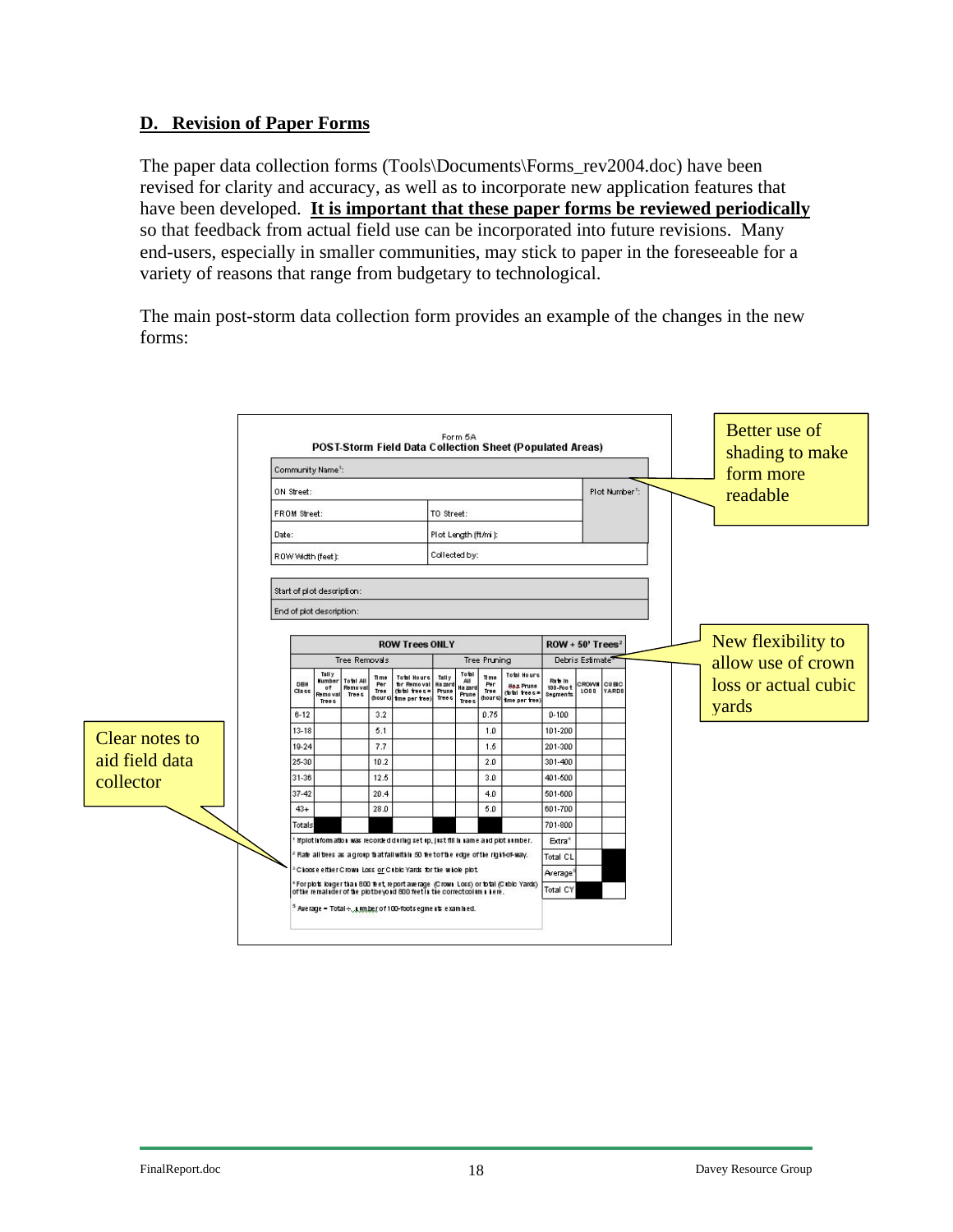# <span id="page-18-0"></span>**VIII. Implementation of Storm Damage Assessment Protocol**

An implementation strategy (Marketing\ImplementationStrategy.doc) was developed through discussions with key Forest Service personnel, federal and state emergency offices, and developers of the "iTree" suite. This 4-pp outline lays out a **2005 action plan** for the Forest Service in its bid for implementation of this storm damage assessment protocol. Key conclusions of the plan are:

- Well-developed user-friendly product that satisfies a real need in field
- Endorsement is the key to implementation, and Forest Service personnel need to lead the way by reviewing the protocol and requesting FEMA review as well
- States do the initial promotion by sending the brochure and contact information to existing lists of tree managers, and perhaps offering to do the GIS sampling
- Further implementation and development of the protocol will take place through iTree, under whose umbrella the protocol will be included by June 2005.

# **IX. Remaining Implementation Work**

During the interim before the Storm Damage Assessment Protocol is published with the i-Tree tool suite, the following steps are strongly recommended for Forest Service action

- Revise the storm website as suggested above (Section III) to make it easier for users to understand and navigate.
- Review the materials developed with this grant.
- Populate the storm website with the new materials as soon as possible.
- Revise the 2001 *Storm Damage Assessment Protocol* to reflect the changes implemented during this implementation phase.
- Develop a "cookbook recipe" for implementation that leads the end-user through the necessary steps, indicating along the way supporting documents that are available.